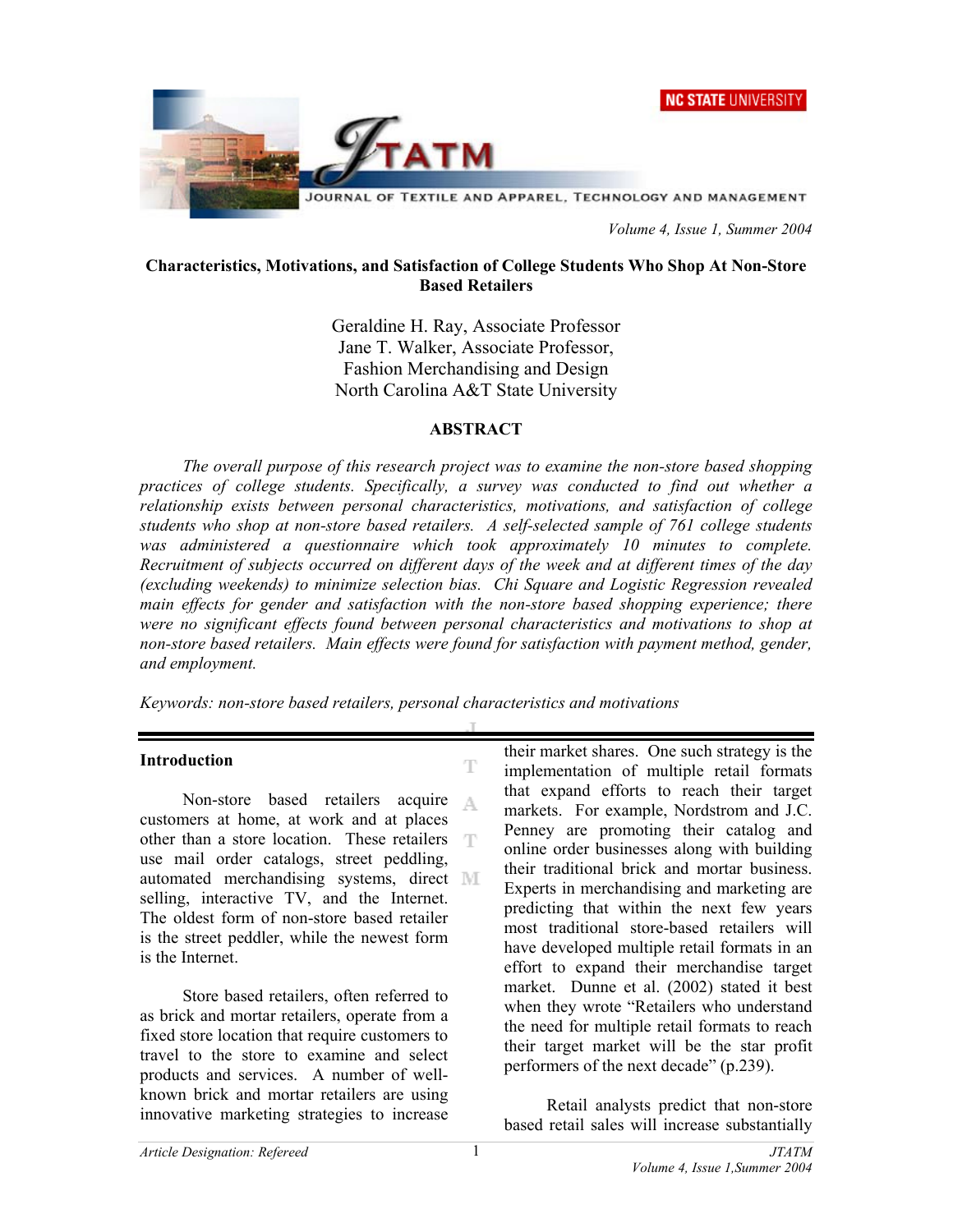over the ensuing decade. The greatest growth is expected to be with those retailers who utilize the Internet. Growth potential is also projected for direct sellers, catalog sales and TV sales. "Kurt and Salmon Associates expect that by the year 2005, non-store retailing will account for 55 percent of the total general merchandise, apparel, and furniture sales, up from 15 percent a decade earlier" (Dunne et al., 2002, p.124).

 Given the intense nature of the retail environment, especially as it relates to apparel, businesses need to identify the motives shaping the purpose and direction of consumer purchase decisions (Eastlick & Feinberg, 1999; Brandon & Forney, 2002). Retailers should have an interest in how satisfied consumers are with the merchandise that they ultimately purchase. Consumer satisfaction has to do with how well a need or want is met. If a purchase does not meet expectations, the consumer may express dissatisfaction through complaints, or seek restitution by returning the merchandise. If satisfaction is achieved, a complainer may still become a customer. Additionally, complainers provide feedback pertaining to products and business practices which contribute to improving products and customer service (Oren, 1999). When consumers understand their purchase motives, it helps them achieve the satisfaction they seek and results in reduced  $\blacksquare$ consumer complaints or the need to seek restitution from retail businesses (Brandon T & Forney, 2002). A.

 Since use of the Internet provides T substantial sales growth potential for retailers, attracting and being responsive to ΝE the needs of Internet savvy college students would seem to be a smart strategy. One goal of most colleges is to graduate students who are competent as it relates to electronic technology. Many students are forced to utilize technology in their college matriculation on a somewhat regular basis. Students who have progressed passed the first semester of the freshman year register for classes online, and check their grades and transcripts online. Additionally, many high schools require that students pass a computer competency test before graduating

with a high school diploma. This adds to the computer literacy of those students who enter college. The lifestyle and technology astuteness of college graduates today are much different from those of ten years hence. College students have not frequently been the subjects of research pertaining to non-store based retail formats. This is unfortunate since college students will graduate with the technology skills necessary to purchase online and the lifestyle characteristics that promote nonstore based retail purchases.

### **Relevant Literature**

Three non-store based retail formats have received the majority of research emphasis over the past few decades. They are catalog sales, TV channel sales, and Internet sales. By far the oldest of these three non-store based retail formats is catalog sales. The review of literature will pertain to these three non-store based retail formats.

# **Catalog Shoppers**

Catalog shoppers have been the source of much research dating back to the early fifties. Researchers have examined catalog shoppers demographic characteristics, lifestyles, and shopping orientation (Kim & Lee, 2003). Early researchers identified benefits that consumers seek from catalog purchases as convenience, wide product assortments, high level of product quality, and low price. Convenience has repeatedly been identified as the principle reason for purchasing through catalogs rather than in a retail department store (Eastlick & Feinberg, 1994).

Kim & Lee (2003) used a nationwide sample of 493 professionals who used retail catalogs to investigate segmentation based on benefits sought. The Convenience Seekers segment considered acceptance of credit card usage to be the primary reason for catalog shopping. These shoppers used clothing catalogs primarily due to convenience-related benefits such as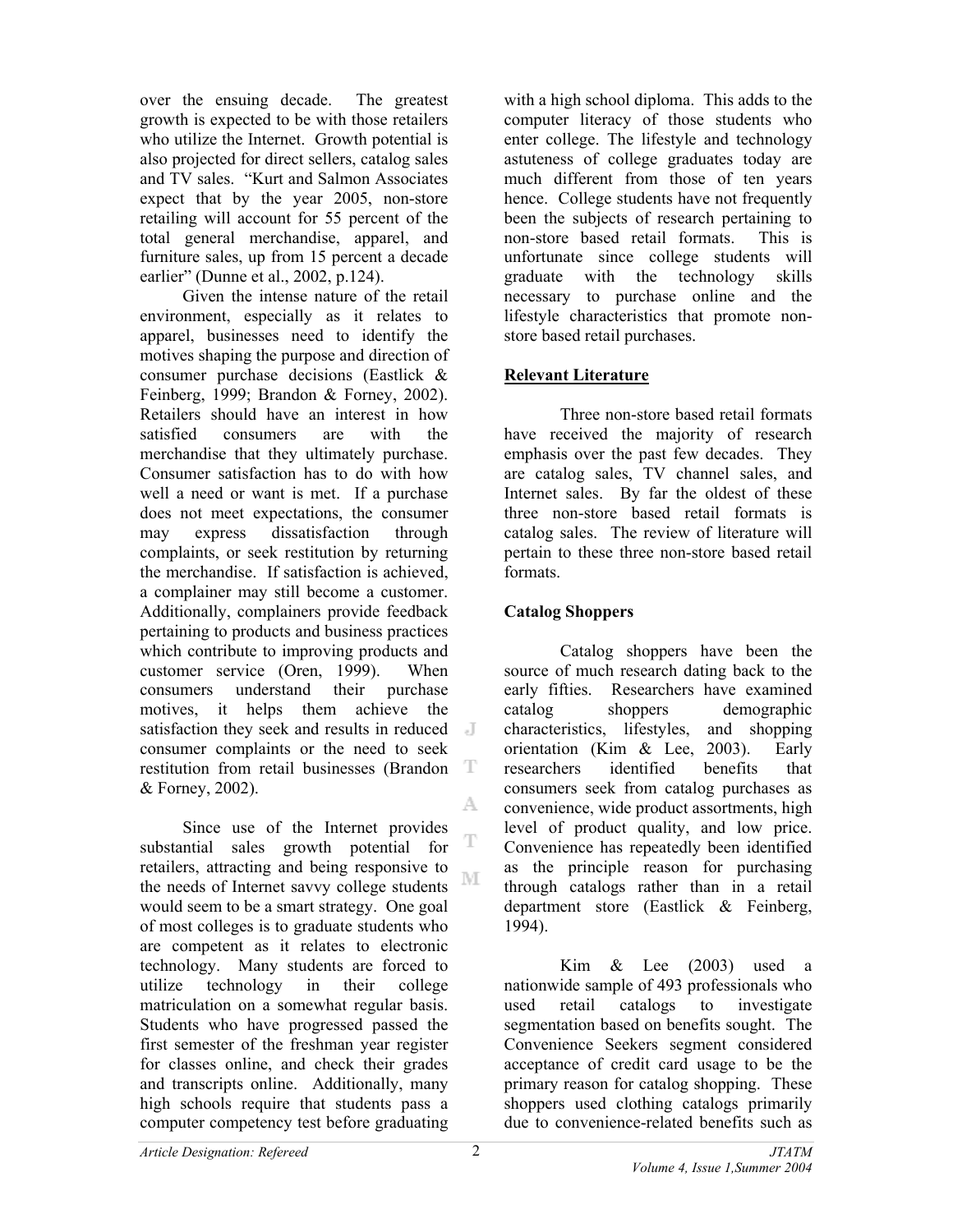time saving and efforts saving. They were less concerned about product-related benefits, such as lower prices, better quality of merchandise, greater variety of merchandise assortment, ease of returning merchandise, or satisfaction with previous purchases.

Product information is an important aspect in the consumer purchase decisionmaking process. Focus group data collected by Gaal & Burns (2001) indicated that catalog information was lacking for informed consumer purchases. There was a need for more information pertaining to garment size, fit, color, style, detail, laundering instructions, and information about the retailer. Evaluation of apparel with these components is made through written text appearing within the catalog. Retailers must provide catalog text that supply catalog shoppers with adequate information, a general sizing chart and detailed garment-specific measurements with individual garment descriptions.

Miller et al. (1998) found that shopping behavior for apparel and home furnishings was significantly influenced by consumer satisfaction with the products offered by local store based retailers. Women in this study indicated very high satisfaction with the purchases they made and were likely to display or show their T purchases to others.

Eastlick & Feinberg (1994) and  $\mathbb{A}$ Lennon et al. (2003) found that motive T scores were often higher among women than among men. Using Chi-Square analysis M Eastlick & Feinberg (1999) compared demographic and social characteristics of respondents with those of a national population of catalog shoppers. Findings revealed a negative relationship between education and shopping motivations. Additionally, the researchers found that motive scores were often higher among women than among men shoppers. A nationwide sample of professional men and women by Kim & Lee (2003) indicated that non-store based retail formats such as phone or mail-order catalogs are likely to be more

prominent among consumers with higher levels of education, professionals and those with managerial jobs. Demographic characteristics of those professionals who shopped catalogs for convenience and specific products tended to be married; no differences in segments were found with regard to age and household income.

Gender differences are frequently examined in empirical studies that pertain to shopping patterns. Findings may or may not support previous researchers' findings. This proved to be the case in research by Simpson & Douglas (1998). Their findings did not strongly support previous findings that males were more strongly influenced by parents in purchase decisions as it relates to catalog shopping.

# **Television Channel Shoppers**

What motivates consumers to purchase from the shopping channels and what do they purchase? Research by Lennon et al. (2003) sought to assess consumers' motivations for shopping from television shopping channels; to determine if motivations were related to consumers' personal characteristics; and to determine if consumers' motivations differed as a function of clothing purchase frequency when controlling for personal characteristics. Respondents were motivated to shop from television due to convenience, the amount of information available on the shopping channels, and the return policies. Regular apparel shoppers agreed that they were somewhat motivated by the prices offered on television.

Amy J. Harden (1996) wrote that "in today's retail environment, consumers often choose to avoid the drive to local shopping establishments and turn instead to a variety of in-home shopping alternatives (e.g. catalogs, TV, and online)" (p. 58). She used a focus group discussion approach to gain insight into women's attitudes toward television channels shopping. Some women perceived television shopping as wasted time because one has to wait over a period of time for certain items of interest to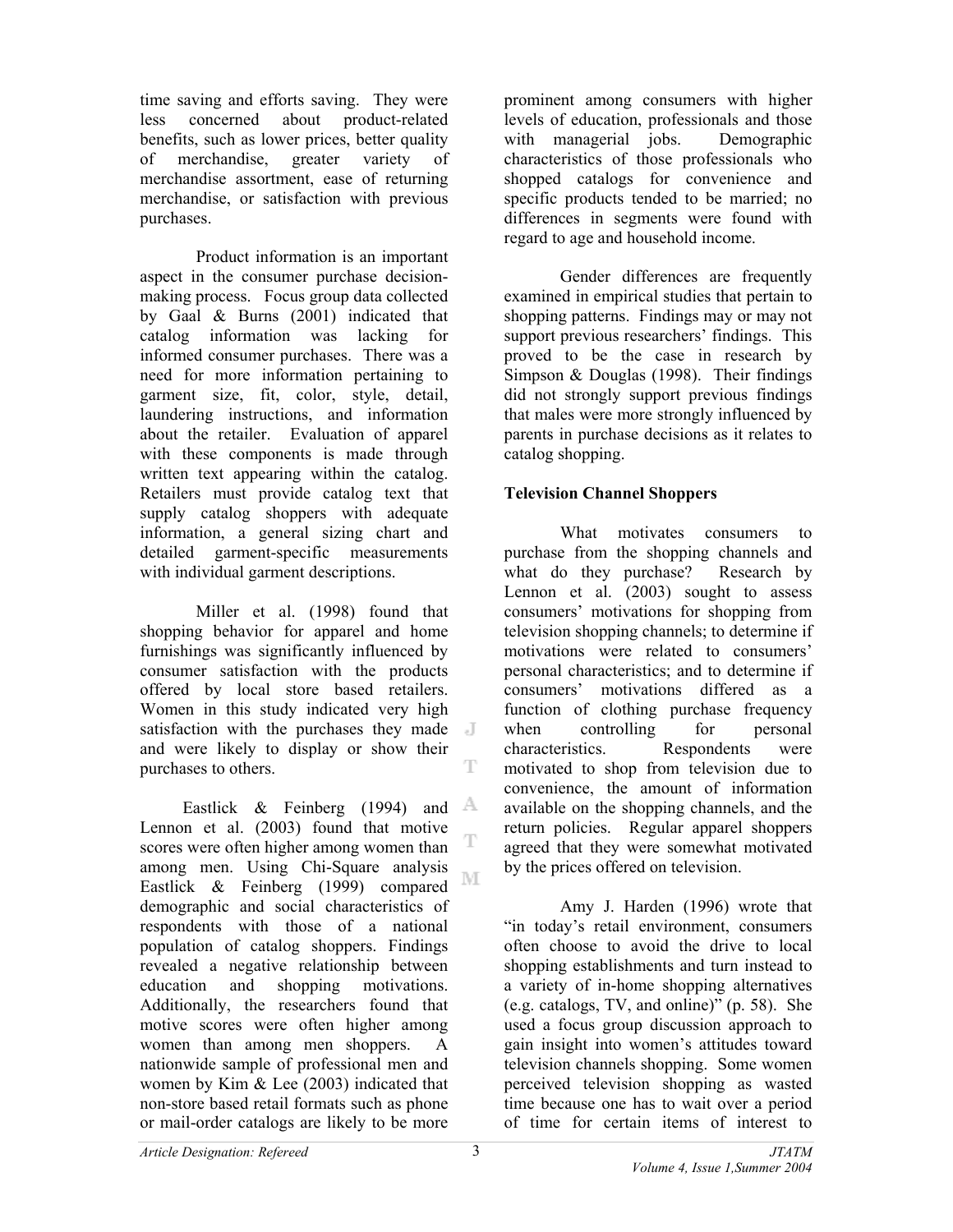appear. Older women identified television shopping as a form of entertainment and a way to alleviate loneliness and boredom.

When shopping the television channels shoppers cannot actively participate in information gathering, therefore, they are totally dependent on the information presented during the show or information obtained from previous like experiences. Kim & Lennon (2000) studied consumer behavior toward apparel within a television shopping context. When consumers perceived that they had adequate information, they tended to perceive less risk and increased purchase intent. Adequate information about apparel items allowed consumers to make informed purchase decisions.

In a study by Lennon et al. (2003), frequent clothing shoppers were more likely to agree that they were motivated to shop from television due to parasocial interaction with the media hosts. This parasocial interaction was also addressed in the research of Lee et al. (2000). Parasocial interaction is described as an imagined relationship that viewers form with the media hosts after viewing a shopping channel over time.

### **Online Shoppers**

T Unlike other types of non-store based shopping formats, Internet shopping is often viewed as highly complex. One must have the necessary sophisticated technical T equipment and possess adequate educational skills as it relates to the use of such M equipment. This complexity perception often has a negative impact on Internet purchases, which often reduces the desire to use this purchasing method. The development of user-friendly computers will reduce or even eliminate shoppers' perceived technical phobia resulting in the willingness of consumers to shop online (Johnson et al., 2003).

Respondents in two studies (Johnson et al., 2003; Sui & Cheng, 2001) gave Internet shopping higher relative

advantages in terms of economic gains, availability, and accessibility. Purchasers in the Johnson study indicated that Internet shopping was relatively more advantageous than store based or mall shopping in terms of safety and providing more products, more brands, more sizes of clothing, and more discount prices. A study by Then & Delong (1999) revealed that participants preferred loose fitting clothing because they were unable to try on clothing featured on a web site and in catalogs. Survey participants who indicated ordering merchandise online did so because it was convenient. The majority of participants identified the return policy as one of the top five motivating factors in purchasing apparel over the Internet.

 Perceived risks influence consumers' product purchases and their choice of retailers, especially when consumers are using non-store based retailers such as the Internet, television channels, and catalogs (Kwon & Lee, 2003; Eastlick & Feinberg, 1995; Then & DeLong, 1999). The purpose of the study by Kwon & Lee (2003) was to examine the influence of consumers' concerns about online payment security for Internet purchases. Findings indicated that those who were concerned about the safety of online credit card use purchased fewer products online. The issue of online purchase payment was a factor that determined whether one shopped online or not. Alternative off-line payment methods appear to have a positive role in reducing the security concerns of this sample. To counter the security problem, retailers are currently devising services to eliminate or at least reduce these concerns. Included in these services are establishing off-line accounts, ecash, making payments available by telephone and fax, and providing information on how these transactions are secured by encryption technology (Kuykendall, 2003; Peterson et al., 1997). Future growth of e-tailing will depend, to a large extent, on how consumer security concerns are addressed.

J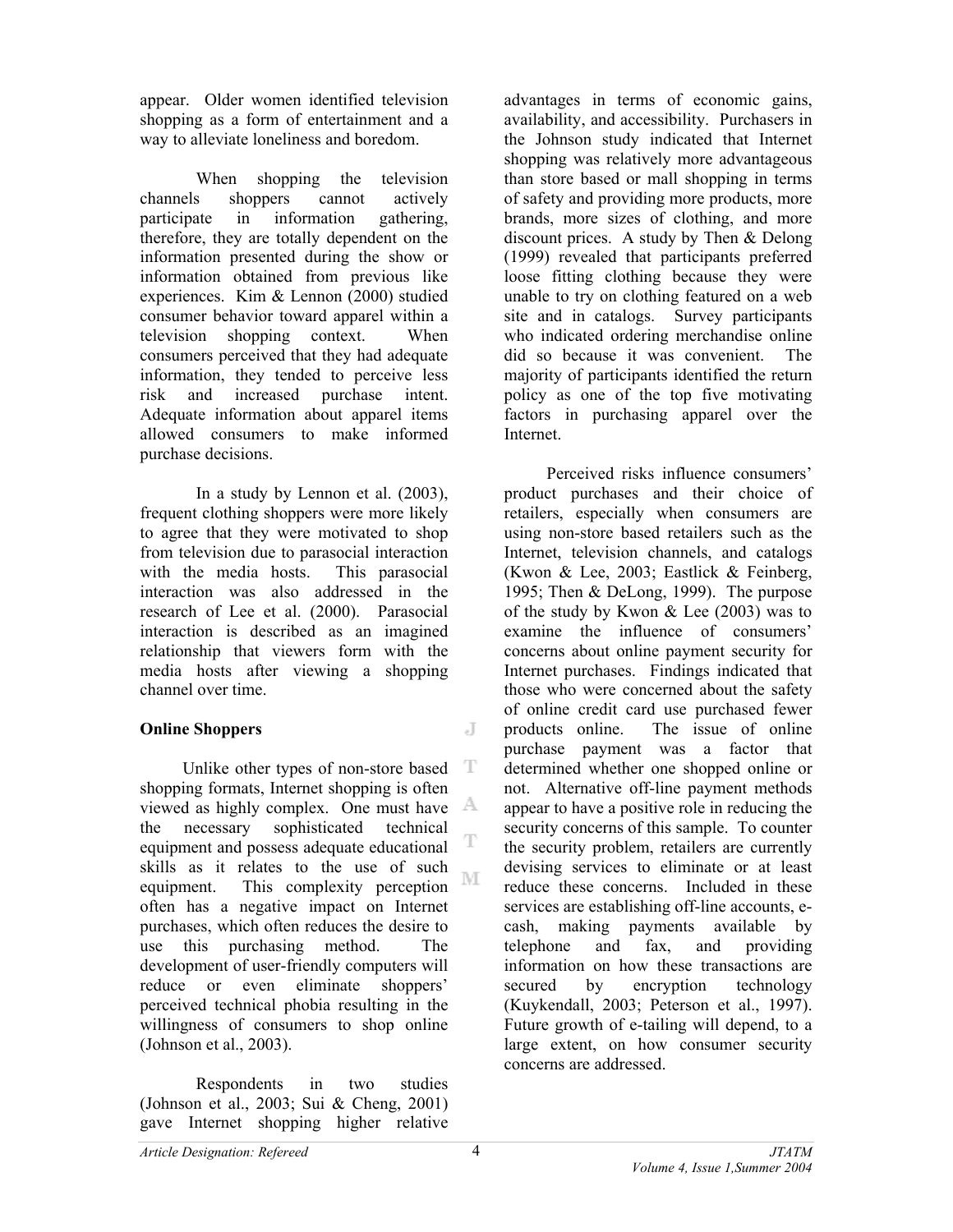Researchers have determined that a relationship exists between certain demographic characteristics such as gender, age, educational levels, and behavioral intentions when purchasing from non-store based retailers. Watchravesringkan & Shim (2003) found that ethnicity had the most significant relationship with five attitudinal dimensions - secure transaction, social shopping, speedy process, easy choice, and saving money. Education had a significant relationship with four attitudinal dimensions – secure transaction, social shopping, speedy process, and easy choice. Research by Then & DeLong (1999) looked at apparel shopping on the web by college students. The sample consisted of 63 college students familiar with the Internet. They reported the average Internet user to be 35 years old; women were the dominant users of apparel web sites, however, both men and women had a significant presence online. Women, being the fastest growing segment of the population, are most interested in obtaining information as quickly and efficiently as possible (Greer & Kenner, 1999).

Kim et al. (2003) wrote that online retailers of clothing products would do well to incorporate strategies that emphasize product benefits (i.e. reasonable price), convenience benefits (i.e. saving time) and service benefits (i.e. transactions without J risks). Retailers who use web sites as either a primary or secondary sales format would T do well to emphasize brand name products at lower prices and provide information with  $\mathbb{A}$ detailed product descriptions and no-cost Ŧ return policy.

# **Hypotheses**

This research project investigated college students' personal characteristics (i.e. age, gender, employment, major and classification) to determine their relationship to motivations for shopping from non-store based retailers and their satisfaction with these retailers. A decision was made to accept hypotheses for which the test statistic p-value was 0.05 or less. Due to the inconsistency of the literature reviewed, and the lack of research pertaining to college

students' purchasing practices, the following two hypotheses were developed.

- H1 College students' motivations to purchase from non-store based retailers will be related to personal characteristics – age, gender, employment, major and classification.
- H2 College students' satisfaction with non-store based retailers will be related to personal characteristics – age, gender, employment, major and classification.

# **Method**

# **Sample and Data Collection**

 Self-administered questionnaires were completed by 761 college students from two predominately African American institutions of higher education (a private college and a public university). Subjects were recruited on different days of the week, and at different times of the day (excluding weekends) to minimize selection bias.

 Professors from various disciplines were contacted prior to the meeting of their class and asked for permission to administer the questionnaire. If permission was granted, the recruiter returned on the agreed upon class meeting to administer the questionnaire. The purpose of the research project and the voluntary nature of participation were explained to the potential subjects. No financial incentives or academic credit was offered for participation in the project. Questionnaires were administered at the beginning of the classes and took approximately ten minutes to complete. Receipt of a completed questionnaire was interpreted as obtaining informed consent. Two female undergraduate work-study students who majored in fashion merchandising and design recruited the participants. This study was approved by the Committee on Human Research Administration at the University.

M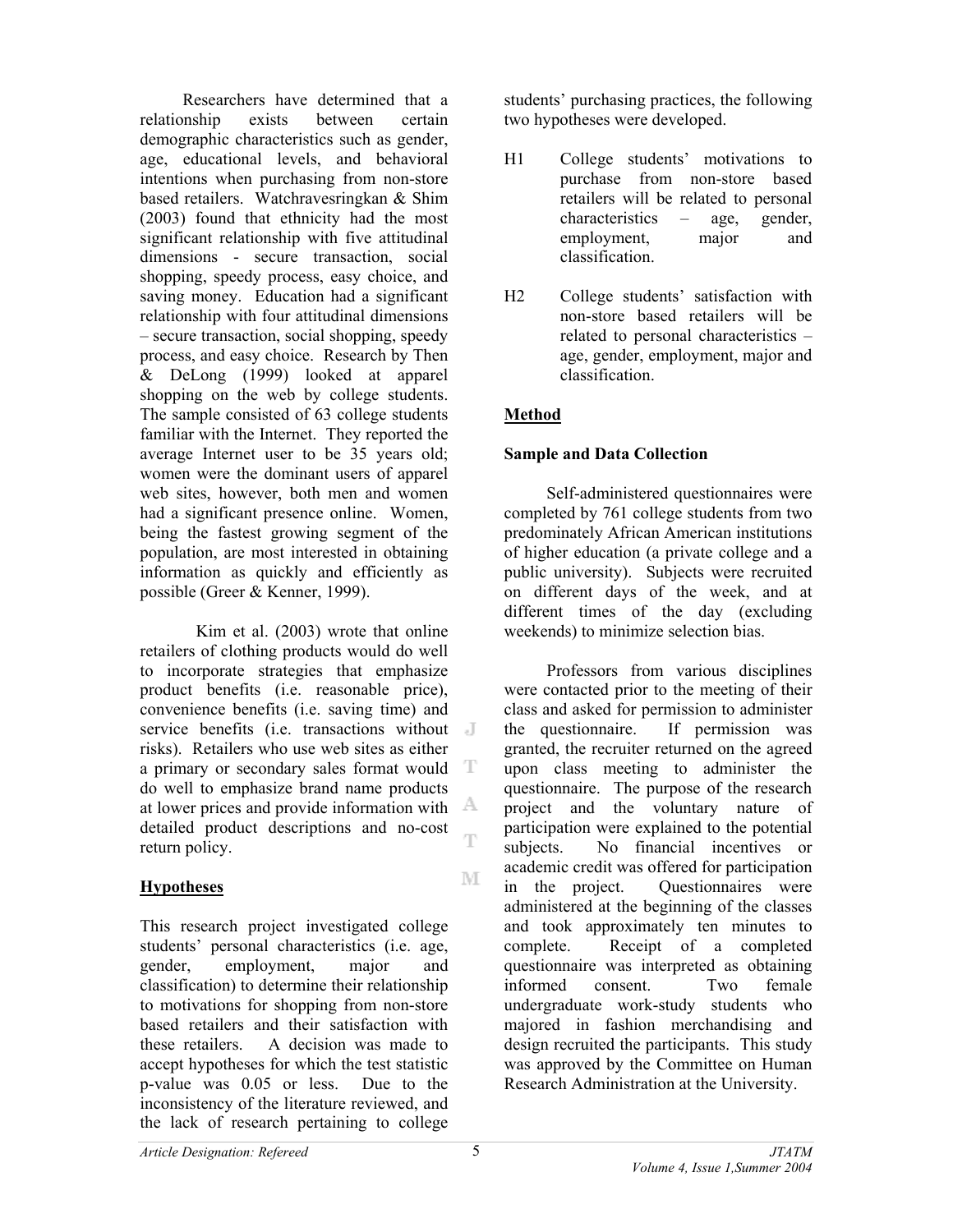#### **Instrument Development**

 The questionnaire, which underwent multiple drafts before distribution, was prepared by the researchers with input from a fashion merchandising and design class. It was pilot tested with 21 college students to determine the clarity of wording and appropriateness of the items format. The definition for non-store based retailer was presented in the questionnaire at the beginning of section two.

# **Data Analysis**

The association between dependent variables measured by discrete scales (price, convenience, variety, availability/not found in stores and other) and independent variables (age, gender, employment, major and classification) was analyzed by Chi-Square and judged significant at the .05 level of significance. The effect of demographic characteristics (age, gender, employment, major, and classification) on dependent variables were assessed using

numerical/ordinal scales (unsatisfactory, needs improvement, satisfactory, superior, and exceptional); ordinal scale data were analyzed using logistic regression with forward selection option. Independent variables were deemed significant and retained in the model if their coefficient was significant at the .05 significance level.

## **Results**

# **Sample Characteristics**

 A demographic profile of the sample is presented in Figure 1. A total of 761 college students completed the selfadministered questionnaire. There were more female participants than males, 559(73%) and 202(27%), respectively. Almost half of the survey participants were between 18 and 20 years old, 351(47%). More than half of the respondents were employed, 415(55%). The vast majority of the respondents were African Americans, 677(89 %).

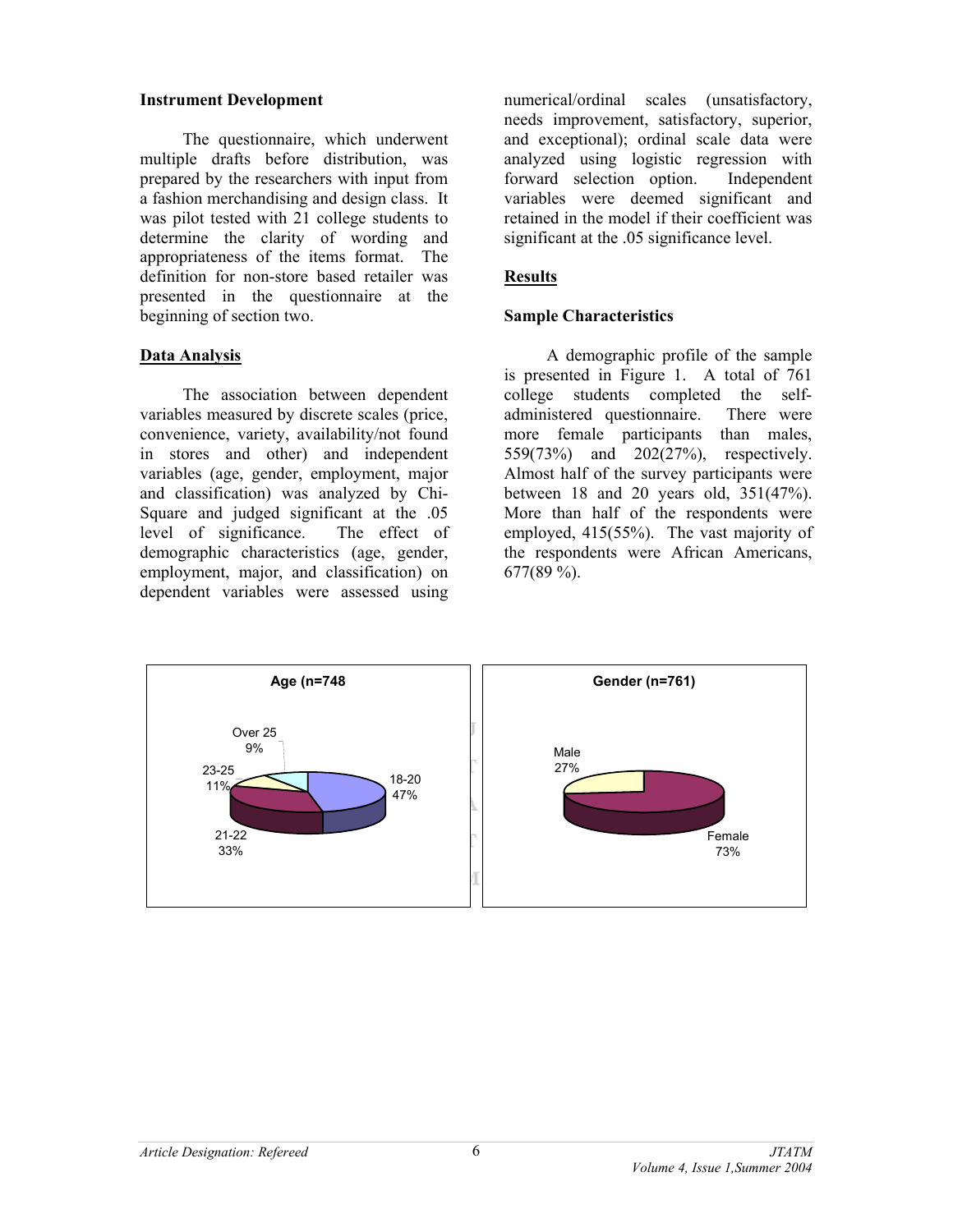

**Figure 1. All respondents did not provide demographic information** 

There were 182(24%) family and consumer sciences majors. An additional one-third of  $\sqrt{1}$ the respondents indicated a major in science, technology, or nursing,  $250(34%)$ . More than half of the participants were juniors and seniors, 182(24%) and 242(32%) A

respectively. Figure 2. lists the non-store based retailers that respondents shopped most frequently. They are street peddler, mail order/catalog, Internet, direct selling/home parties, and interactive TV/infomercial.

M

 $\mathbb T$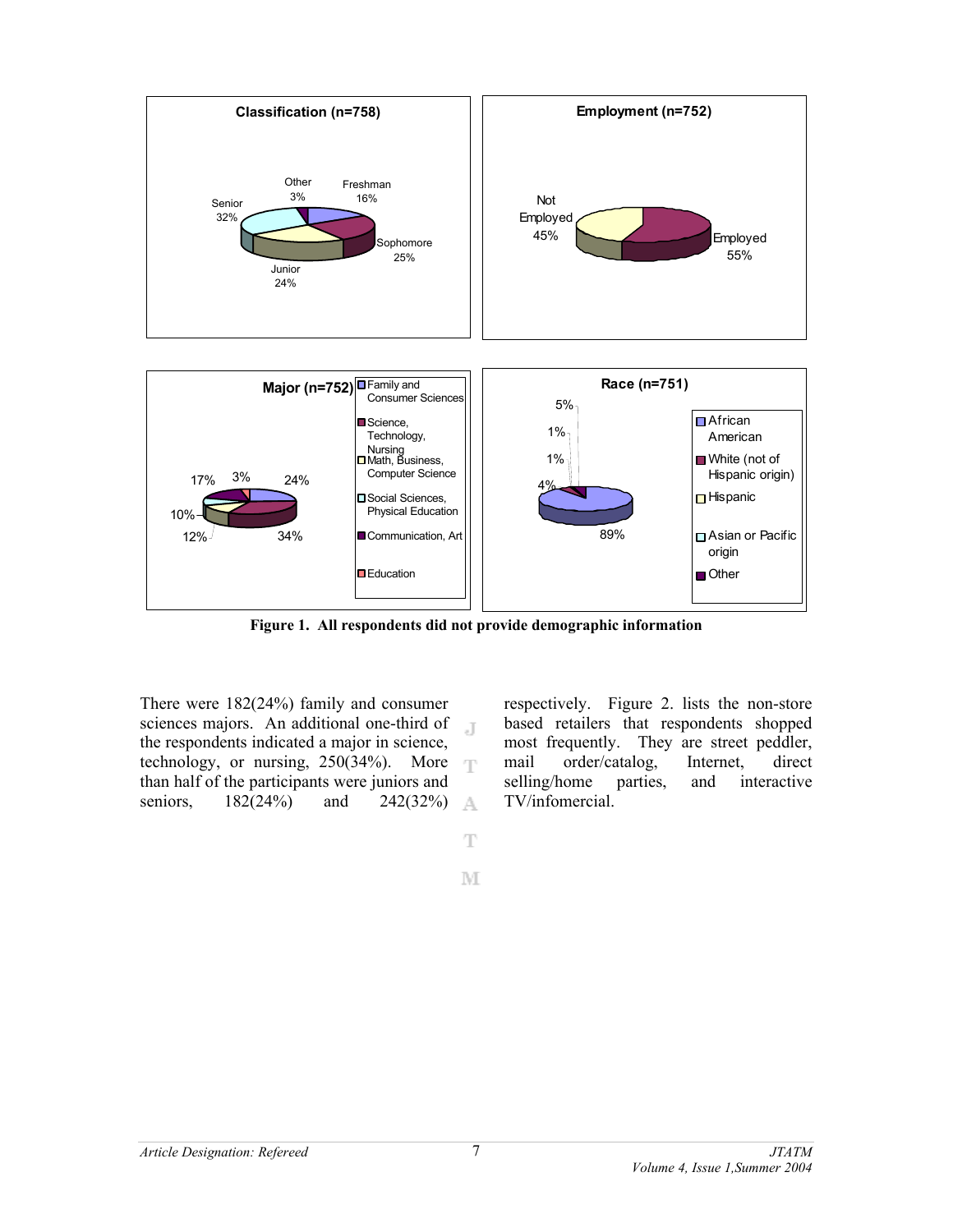

**Figure 2. All respondents did not provide this information** 

#### **Motivation**

 The independent variables were the personal characteristics: age, gender, classification, employment, and major of the respondents. The dependents variables were the responses to the question "what motivated you to shop with non-store based retailers?" The possible responses were A price, convenience, variety, availability/not T

found in stores, and other. The respondents indicated that they were motivated to shop non-store based retailers due to the price 405(64%), convenience 114(18%), variety 28(4%), availability/not found in stores 85(13%), and other 12(1%), see Figure 3. There were no significant associations found between the independent variables and the dependent variables.

M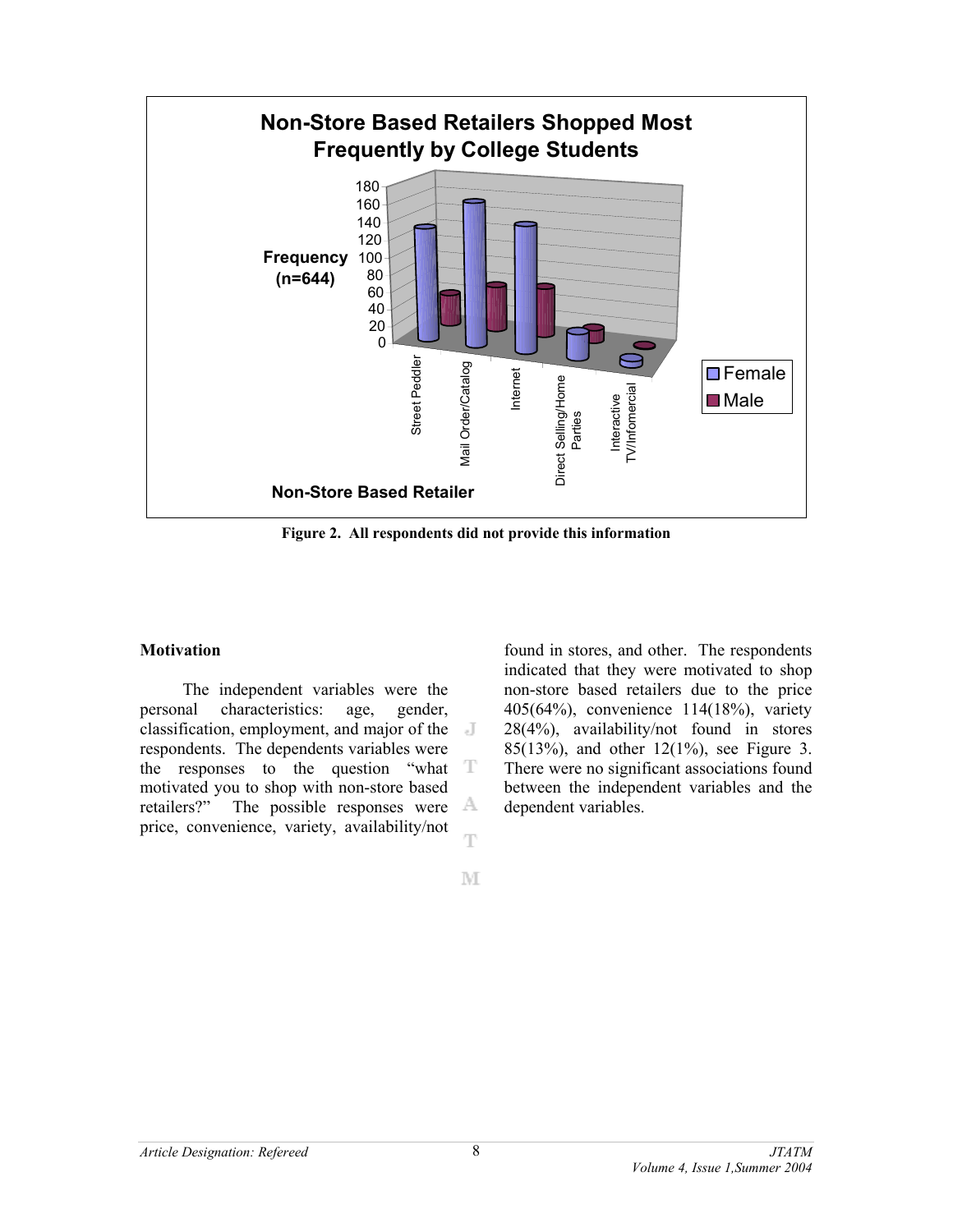

**Figure 3. All respondents did not receive this information** 

Л.

### **Satisfaction**

 Respondents were asked to rate their non-store based shopping experiences using a 5-point likert scale  $(1 =$  unsatisfactory to 5 = exceptional). The logistic regression analysis showed a strong main effects for gender ( $p = 0.009$ ) on shopping experience but no effects were found for the other independent variables. Females were more likely to rate their non-store based shopping experiences positively than males were. A

Respondents were asked to indicate to  $\mathbb{T}$ what extent they were satisfied with their non-store based purchases. Results revealed that only gender significantly affected consumer satisfaction ( $p = 0.02$ ). Females were more likely to be satisfied with nonstore based purchases than males were.

 Respondents were asked to what extent they were satisfied with the payment method. Regression results showed that major ( $p = 0.02$ ), gender ( $p = 0.005$ ), and employment ( $p = 0.002$ ) strongly affected the degree of consumer satisfaction with respect to the payment method as judged by

their highly significant regression coefficients. Additionally, there were interactions between gender and employment ( $p = 0.0009$ ).

# **Discussion**

 Hypothesis 1, college students' motivation to purchase from non-store based retailers will be related to personal characteristics (age, gender, employment, major, and classification), was not supported because there were no significant relationships found between any of the personal characteristics and the motivations to purchase. This finding is not consistent with research by Lennon et al. (2003) who found that when significant relationships were found, agreement with motivations for shopping from the shopping channels increased as shoppers increased in age. this sample consisted of college students who ranged in age from 18 to 25 years; 80 percent of the sample was 18-22 years old. The average age of Internet users is 35 years (Hoffman, et al. 1996) and catalog shoppers average age was found to be 48 years (Stanforth & Lennon, 1996).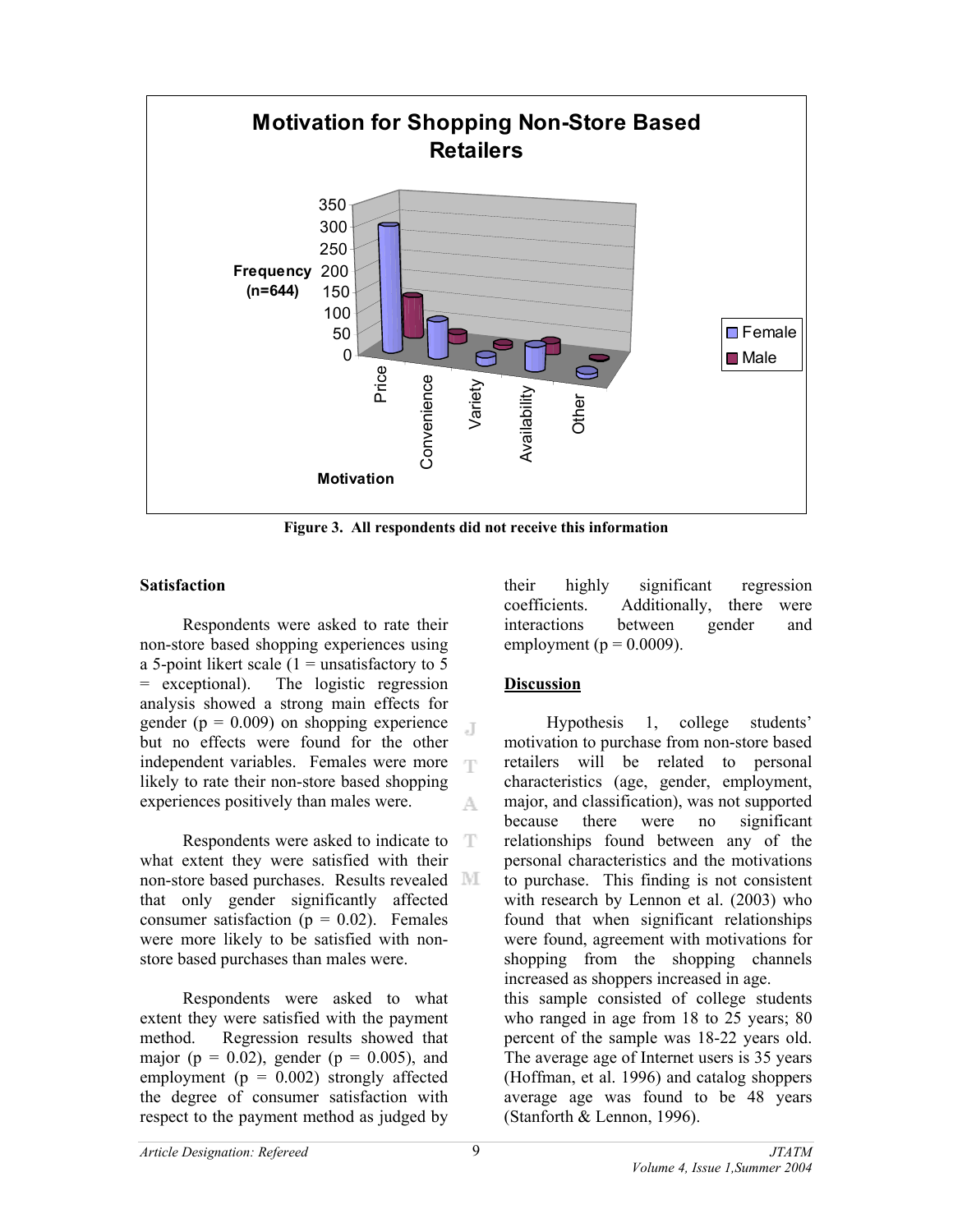Research by Eastlick & Feinberg (1994) and Lennon et al. (2003) revealed that women agreed more with shopping motives than did men. The findings of this study are consistent with those of Lennon et al. (2003) as it relates to price. They too found no differences between men and women in terms of agreement with motivation and price. This sample listed price 405(63%) as their motive for shopping non-stored based retailers more often.

 Hypothesis 2, college students' satisfaction with non-store based retailers will be related to personal characteristics (age, gender, employment, major, and classification) was supported as it relates to gender, employment, and major. The literature suggests that consumer satisfaction is related to shopping behavior. The sample in this study was satisfied with their nonstore based shopping experiences and it may expect that they will continue to use these shopping formats. According to Rogers (1995) there are five stages that consumers experience when deciding whether to adopt or reject a shopping innovation. In stage five consumers' satisfaction or dissatisfaction with the total shopping experiences will determine if they will adopt or reject an innovation.

 Internet shoppers are concerned about T security as it relates to payment method, convenience, and return policy (Kwon & Lee, 2003). When the sample was asked  $\mathbb{A}$ how satisfied they were with the payment T method, they indicated satisfaction. The majority of the respondents (93%)  $\mathbb{M}$ responded "satisfactory", "superior" or "exceptional"; only 7% checked "unsatisfactory" or "needs improvement".

### **Conclusion**

 As consumers, college students have experience using a number of non-store based shopping formats. They know how to use the Internet and are not reluctant to go online. Consequently, they can easily make the transitions that Johnson et al. (2003) speaks of regarding perceived risk. College

students have made many low risk purchases (books, CDs, etc.) while in college. Upon graduation, they potentially have the experience and finances to purchase highrisk items (groceries, home furnishing products, and apparel) from non-store based retailers, especially the online format. The college students sampled reported purchasing high-risk apparel 322(50%) and low risk videos, CDs and tapes 99(15%).

 College graduates will be looking for shopping formats that are compatible with their fast-paced life styles. Consumers who have not graduated from college may view Internet shopping as too complex, thus limiting their desire to try this method for purchasing products. Retailers should continually stress the availability of diverse retail shopping formats. They should create websites that are easy to navigate with secure payment methods.

### **Research Limitations**

 This was a pilot study with limited research on this topic. Students (as the sample) were used to test the established methodology, including instrument. Further research should expand to a diverse sample.

# **Future Research**

 Future researchers may wish to investigate to what extent college students use shopping venues as vehicles for gathering information on various merchandise. Research that compares college students' behavioral intentions and their actual behavior could conceivably aid retailers as they develop strategies to expand market shares and increase the bottom line. Additionally, of interest would be research that allows non-store based retailers to more accurately focus on the right merchandise for each segment of their market. Future studies might also examine college students' family characteristics, household composition and income. All these factors may influence their purchasing behavior in a variety of ways.

J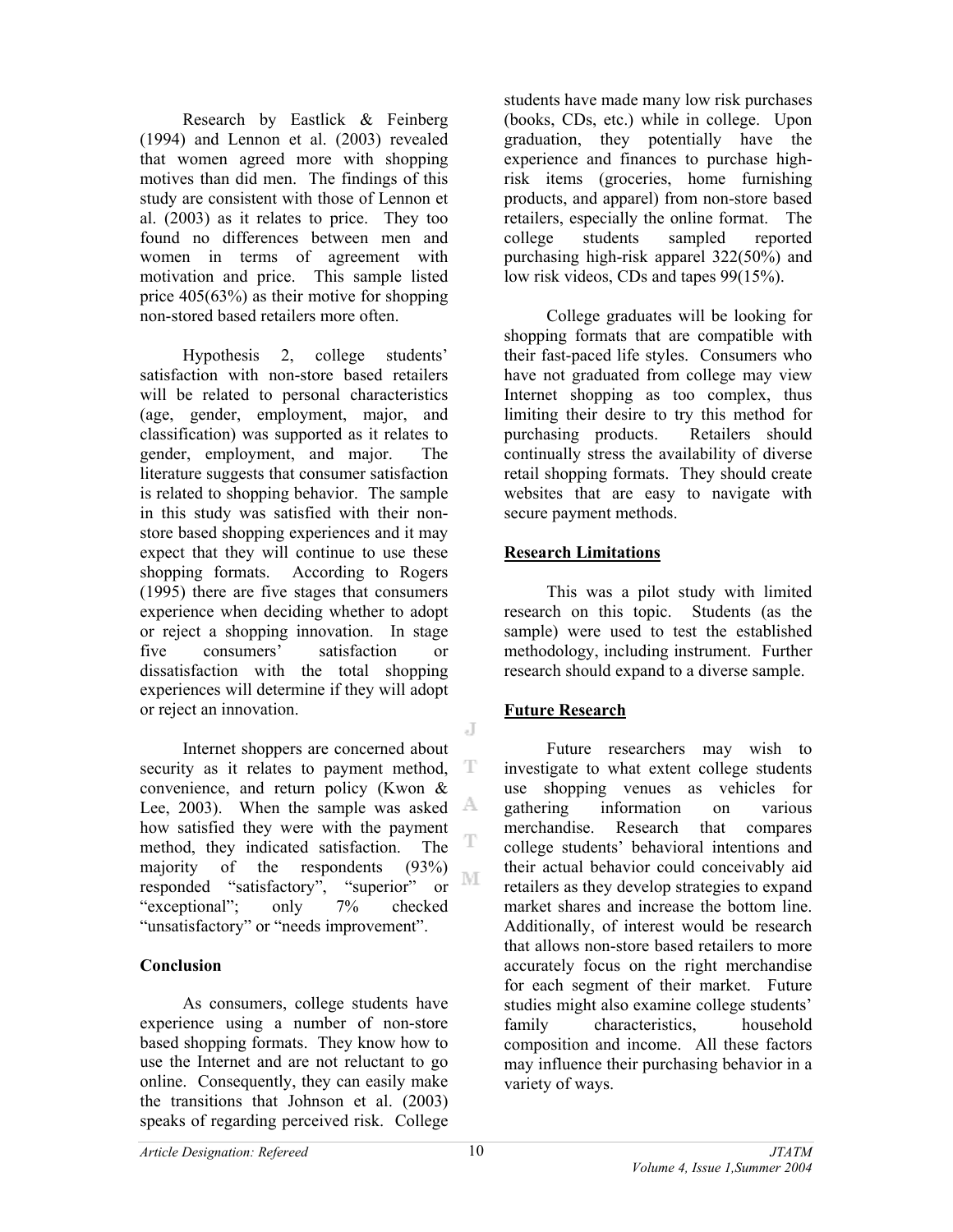#### **References**

Brandon, L., & Forney, J.C. (2002). Influence on female purchase motivation and product satisfaction: A comparison of casual and formal lifestyles and Anglo and Hispanic ethnicity. *Journal of Family and Consumer Sciences*, 94(1), 54-63.

Dunne, P.M., Lusch, R.F., & Griffith, D.A. (2002). *Retailing*, Mason, Ohio: South Western.

Eastlick, M.A, & Feinburg, R.A. (1999). Shopping motives for mail catalog shopping. *Journal of Business Research*, 45, 281-290.

Eastlick, M.A., & Liu, M. (1997). The influence of store attitudes and other nonstore shopping patterns on patronage of television shopping programs. *Journal of Direct Marketing*, 11(3), 14- 24.

Gaal, B., & Burns, L.D. (2001). Apparel descriptions in catalogs and perceived risk associated with catalogs. *Clothing and Textiles Research Journal*, 19(1), 22-30.

Greer, R.W., & Kenner, J.O. (1999). Online shopping is changing the retail landscape. *Journal of Family and Consumer Sciences*, 91(3), 69.

Harden, A.J. (1996). TV shopping: A summary of women's attitudes gained through focus group discussions. *Journal of Family and Consumer Sciences*, 88(4), 58-62.

Hoffman, D.L., Novak, T.P., & Chatterjee, P. (1995). Commercial scenarios for the Web: Opportunities and challenges. *Journal of Computer-Mediated Communication*, *Special issue on Electronic Commerce*, 1(3).

Johnson, K.K.P., Lennon, S.J., Jasper, C., Damhorst, M.L., & Lakner, H.B. (2003). An application of Rogers' innovation model: Use of the internet to purchase apparel, food, and home furnishing products by small community consumers. *Clothing and Textiles Research Journal*, 21(4), 185-196.

Kim, M., & Lennon, S.J. (2000). Television shopping for apparel in the United States: Effects of perceived amount of

information on perceived risks and purchase intentions. *Family and Consumer Sciences Research Journal*, 28(3), 301-330.

Kim, Y.K., Kim, E.Y., & Kumar, S. (2003). Testing the behavioral intentions model of online shopping for clothing. *Clothing and Textiles Research Journal*, 21(1), 32-40.

Kim, Y.K., & Lee, J. (2003). Benefit segmentation of catalog shoppers among professionals. *Clothing and Textiles Research Journal*, 18(2), 111-120.

Kuykendall, L. (2003). Issues eyeing Amerx smart cards online privacy application. *American Banker*, 168(21), 8.

Kwon, K.N., & Lee, J. (2003). Concerns about payment security of internet purchases: A perspective on current online shoppers. *Clothing and Textiles Research* Journal, 21(4), 174-184.

Lee, S.H., Lennon, S.J., & Rudd, N.A. (2000). Compulsive consumption tendencies among television shoppers. *Family and Consumers Sciences Research Journal*, 28(4), 463-488.

Lennon, S.J., Minjeong, K. (2000). Television shopping for apparel in the United States: Effects of perceived amount of information on perceived risks and purchase intentions. *Family and Consumer Sciences Research Journal*, 28(3), 301-330.

Lennon, S.J., Sanik, M.M., & Stanforth, N.F. (2003). Motivations for television shopping: Clothing purchase frequency and personal characteristics. *Clothing and Textiles Research Journal*, 21(2), 63-74.

Miller, N.J., Schofield-Tomschin, S., & Kim, S. (1998). Consumers apparel and home furnishings inshopping behavior in rural communities. *Clothing and Textiles Research Journal,* 16(4), 157- 166*.* 

Oren, H. (1999). The power of complaint. *Management Review*, 88(7), 31- 34.Peterson, R.A., Balasubramanian, S., & Bronnenberg, B.J. (1997). Exploring the implication of the Internet for consumer marketing.

J

T

A.

 $\mathbb T$ 

М